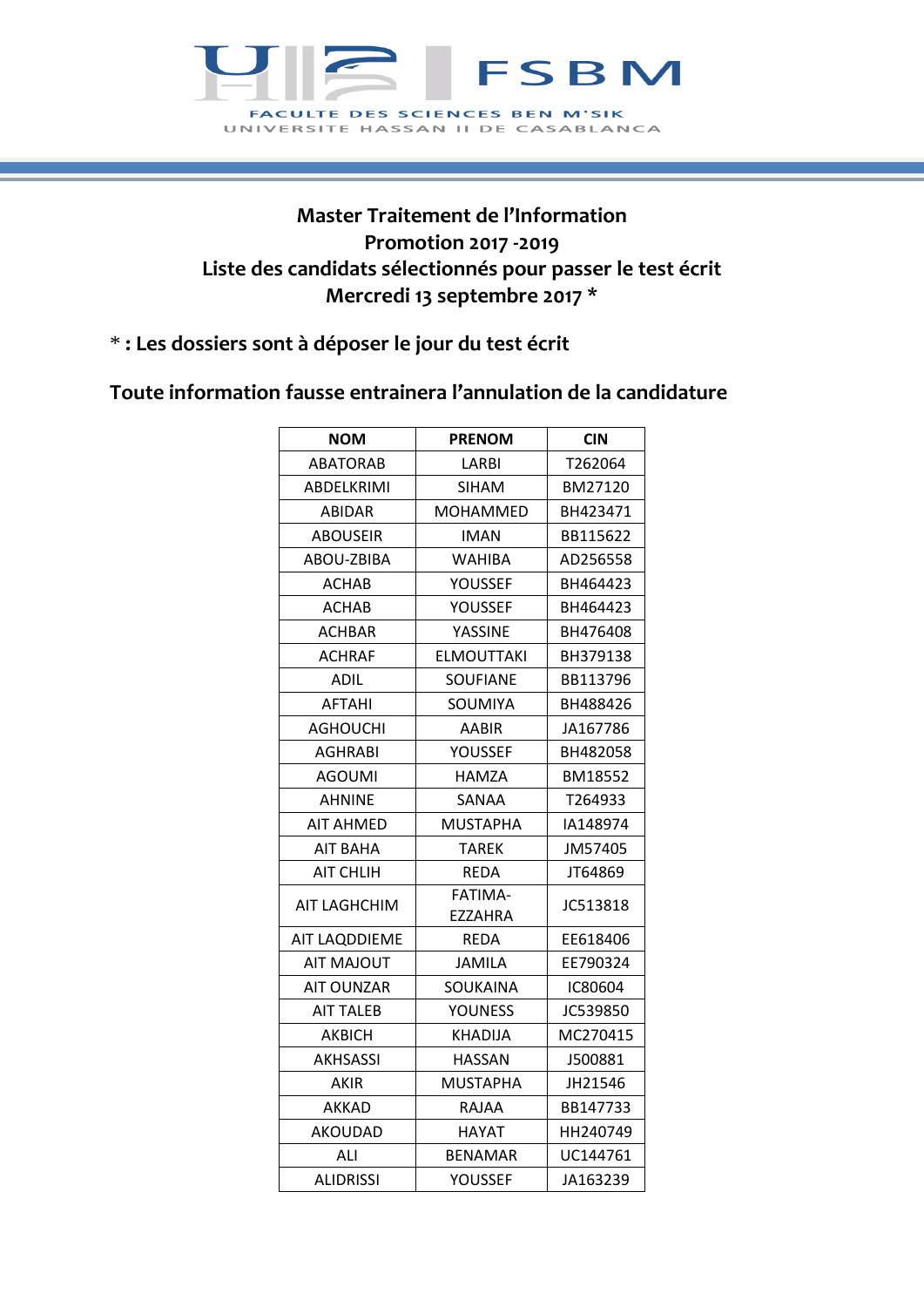| <b>ALOUANE</b>      | <b>HOUDA</b>     | BH494005  |
|---------------------|------------------|-----------|
| AOUZAL              | RACHID           | BK640357  |
| <b>AQACHMAR</b>     | <b>TAWFIQ</b>    | D237826   |
| ARIGA               | <b>ISMAIL</b>    | T256179   |
| <b>ATTIOUI</b>      | SANAE            | EA199598  |
| <b>AYOUBI</b>       | LAYLA            | BH478992  |
| <b>AZAROUAL</b>     | <b>BRAHIM</b>    | BK290180  |
| <b>BACHCHAR</b>     | <b>SARA</b>      | AE134977  |
| BAHRI               | <b>MARIAM</b>    | Q308613   |
| <b>BAHYAOUI</b>     | KARIM            | BH476366  |
| <b>BAKKALI</b>      | ZAID             | BK623175  |
| <b>BAKKAR</b>       | SOUKAINA         | BK618688  |
| <b>BALLATI</b>      | <b>OMAYMA</b>    | M583409   |
| <b>BAMANSOUR</b>    | <b>ABDENNEBI</b> | Y178006   |
| <b>BARADI</b>       | ABDELILAH        | BM23797   |
| BARADI              | <b>HAJAR</b>     | BH394774  |
| BARBACH             | <b>AYOUB</b>     | BH352899  |
| <b>BARBARA</b>      | YASSINE          | ZT132493  |
| <b>BARROU</b>       | <b>MOHAMED</b>   | J499074   |
| <b>BASRAOUI</b>     | EL MEHDI         | BB117466  |
| <b>BELFAIK</b>      | YOUSRA           | Y385531   |
| <b>BELKAISS</b>     | <b>KHADIJA</b>   | BK614877  |
| <b>BELKASSEMI</b>   | <b>IBRAHIM</b>   | FC49511   |
| <b>BELMEHDI</b>     | SOUKAINA         | BH476390  |
| <b>BEN CHEKROUN</b> | <b>DIAA</b>      | BJ439119  |
| BEN EL KADI         | MOHAMMED         | CD633143  |
| <b>BEN GOTTIB</b>   | YASSINE          | BK612337  |
| <b>BENAIJA</b>      | <b>MOHAMMED</b>  | CD624565  |
| <b>BENAMAR</b>      | FADOUA           | Y398160   |
| <b>BENCHEIKH</b>    | YASSINE          | Z543208   |
| <b>BENHAJJAJ</b>    | YASSINE          | XA113838  |
| <b>BENHAMOU</b>     | <b>OSSAMA</b>    | T264966   |
| <b>BENSALIH</b>     | ZAINAB           | BH497053  |
| <b>BERNOUSSI</b>    | <b>DRISS</b>     | BB127718  |
| <b>BETTAR</b>       | <b>KHADIJA</b>   | BK290823  |
| <b>BIGHOUIAB</b>    | <b>MERYAME</b>   | JA172497  |
| <b>BIKHBICH</b>     | <b>BRAHIM</b>    | J50926199 |
| <b>BIYA</b>         | <b>AYOUB</b>     | WA223995  |
| <b>BOUAZIZI</b>     | <b>OMAR</b>      | CD555016  |
| <b>BOUAZZAOUI</b>   | <b>IBTISSAM</b>  | FB108976  |
| <b>BOUCETTA</b>     | SALAH-EDDINE     | BE882353  |
| <b>BOUCHAALA</b>    | <b>KARIM</b>     | CD541423  |
| <b>BOUDAIR</b>      | <b>BRAHIM</b>    | BH493665  |
| <b>BOUIRI</b>       | LATIFA           | HA195712  |
| <b>BOUIZRANE</b>    | <b>BOCHRA</b>    | EE724568  |
| <b>BOUJOUDAR</b>    | <b>MOHAMED</b>   | CN19211   |
| <b>BOUKHOURS</b>    | <b>NEZHA</b>     | BB137722  |
| <b>BOUKNIFI</b>     | SALAH            | BB48048   |
|                     |                  |           |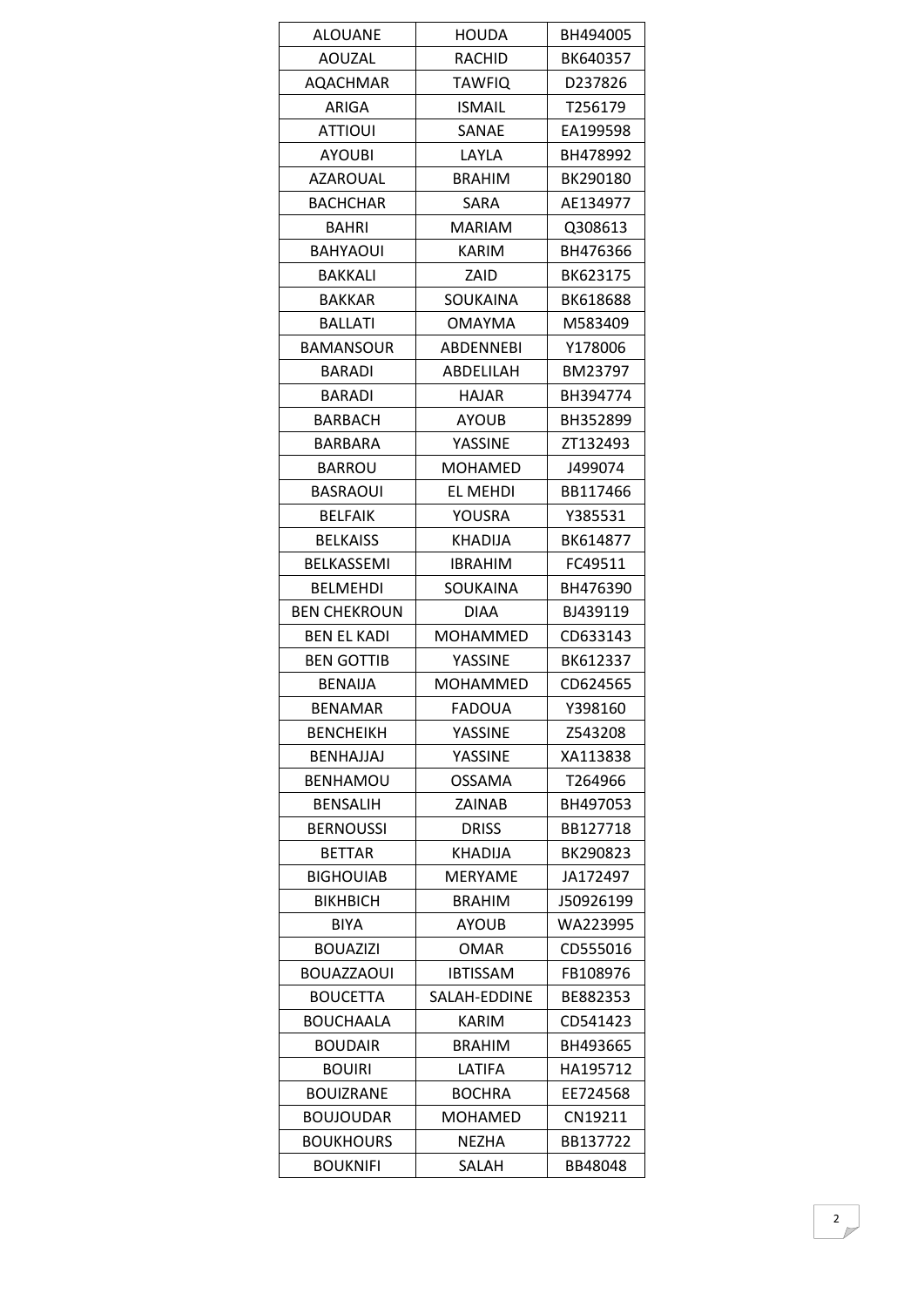| <b>BOUKRA</b>      | SAID             | BK628141      |
|--------------------|------------------|---------------|
| <b>BOUSSIRI</b>    | <b>AYOUB</b>     | 1708016       |
| <b>BOUSTTA</b>     | ELHASSAN         | OD46859       |
| <b>BOUTGAYOUT</b>  | HASSANA          | JB489666      |
| <b>BOUZAOUIT</b>   | <b>IBTISSAM</b>  | BJ427156      |
| <b>BOUZID</b>      | <b>BRAHIM</b>    | BH3899031     |
| <b>BYAD</b>        | <b>ACHRAF</b>    | BB139048      |
| <b>CHAFAI</b>      | <b>KHADIJA</b>   | BL136736      |
| <b>CHAFIK</b>      | <b>ZINEB</b>     | BJ426412      |
| CHAFKI             | <b>KARIMA</b>    | BB136994      |
| <b>CHAFKI</b>      | KARIMA           | BB136994      |
| <b>CHAKIR</b>      | <b>NOURA</b>     | BB125320      |
| <b>CHAKIR</b>      | <b>NOURA</b>     | BB125320      |
| CHANDALI           | <b>AZZEDDINE</b> | <b>BM1284</b> |
| <b>CHAOUI</b>      | IMAD             | T270618       |
| <b>CHENGOUL</b>    | <b>AMINE</b>     | BJ425959      |
| <b>CHOUKRI</b>     | SAID             | JT62731       |
| <b>DAHHAK</b>      | <b>ILIAS</b>     | AE130138      |
| DAOUD              | SARA             | BB130418      |
| DARID              | <b>ACHRAF</b>    | BH464397      |
| <b>DIB</b>         | <b>MOUHAMED</b>  | JK19814       |
| <b>DRAIGUI</b>     | <b>OMAR</b>      | HH203095      |
| <b>ECHAROUNI</b>   | <b>MOHAMMED</b>  | T269776       |
| EE                 | GG               | EE000000      |
| EJ-JAAFRI          | AHMED            | BK291560      |
| EL ABAD            | FATIMA ZAHRAE    | CD621862      |
| EL ALOUANI         | <b>YOUNESS</b>   | BK616031      |
| EL AMMOURI         | EL MEHDI         | BJ429807      |
| <b>EL AMRANI</b>   | ABDELGAFOUR      | ZT119080      |
| <b>EL AYACHI</b>   | <b>FADWA</b>     | AD238487      |
| <b>EL BAROUDI</b>  | <b>KHALID</b>    | BH493001      |
| EL BAZ             | <b>FADWA</b>     | BJ426883      |
| EL                 |                  |               |
| <b>BOUMESHOULI</b> | <b>FIRDAOUS</b>  | BB124585      |
| EL BOUSSAADANI     | <b>HAJAR</b>     | CD637586      |
| <b>EL FRIYAKH</b>  | <b>HICHAM</b>    | BH361126      |
| EL HARBLI          | SARA             | HA192850      |
| <b>EL IDRISSI</b>  | SAID             | JC531659      |
| EL JEDDAOUI        | AMINE            | MJ5131        |
| <b>EL JONDY</b>    | WASSILA          | BH384231      |
| EL KABBAB          | <b>HICHAM</b>    | PB119009      |
| EL KAROUBI         | <b>KHANSAE</b>   | BM26108       |
| <b>EL KHAOUA</b>   | <b>MOUNIR</b>    | BK637116      |
| EL MAKRI IDRISSI   | <b>MERIEM</b>    | T276454       |
| <b>EL MANSOURI</b> | FATIMA ZAHRA     | BH396978      |
| <b>EL MANSSOUR</b> | ABDERRAHMAN      | CD553681      |
| <b>EL MASRY</b>    | ASMAA            | WA236260      |
| EL MEKHCHI         | EL MEHDI         | BM19619       |
| EL MELOUKI         | <b>MOHAMED</b>   | BM17631       |
|                    |                  |               |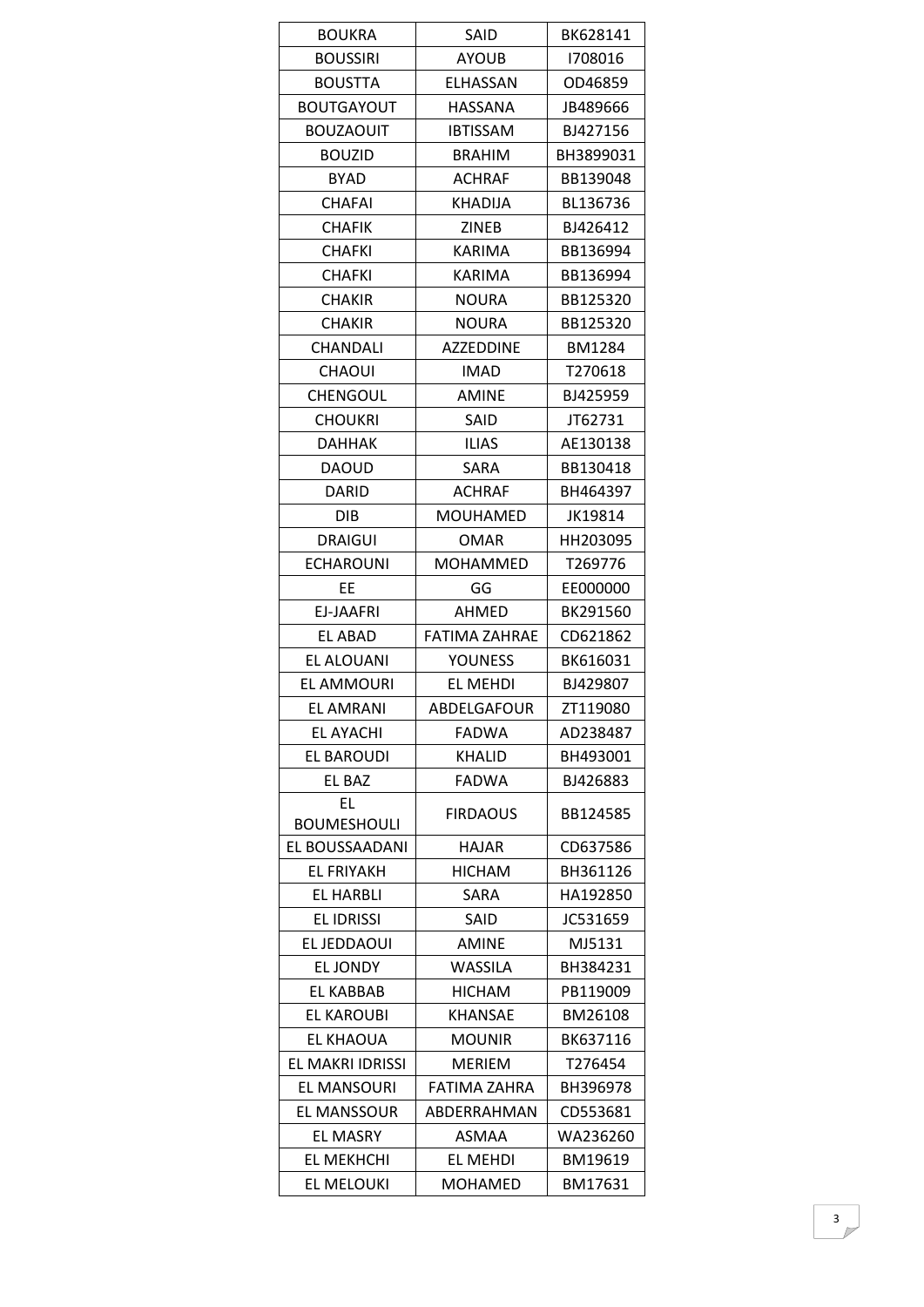| <b>EL MORSY</b>   | ZAKARIA              | BH464390            |
|-------------------|----------------------|---------------------|
| <b>EL OTMANI</b>  | <b>AMINA</b>         | T271783             |
| EL OUADOUDI       | <b>AOUATIF</b>       | CD326673            |
| <b>EL OUAKDI</b>  | <b>AMINE</b>         | BB135867            |
| EL QAYEDI         | ABDELALI             | Y394068             |
| EL YAZIDI         | <b>ROKIA</b>         | U173834             |
| EL-AMRI           | ABDERRAHMANE         | ZT113053            |
| <b>ELATTAR</b>    | <b>OUSSAMA</b>       | WA207884            |
| <b>ELBAHLALI</b>  | <b>ZOUHAIR</b>       | ID72013             |
| EL-BAHRAOUI       | <b>FATIMA ZOHRAE</b> | CD638421            |
| <b>ELBILAOUI</b>  | ABDELKARIM           | EE712340            |
| <b>ELFAKIR</b>    | ABDELBAKI            | W396697             |
| <b>ELFATHI</b>    | TARIK                | CD163334            |
| <b>ELFATOUAKI</b> | HABIBA               | JT64870             |
| <b>ELFOUGOUR</b>  | <b>ILYAS</b>         | U184533             |
| ELGHBALI          | <b>NABIL</b>         | BH466291            |
| <b>ELHAOUZY</b>   | <b>HOUDA</b>         | BH484727            |
| <b>ELHARFAOUI</b> | ABDELAZIZ            | BB137193            |
| <b>ELHOR</b>      | ABDELILAH            | BH478043            |
| <b>ELHOULY</b>    | ABDELKARIM           | MC262140            |
| EL-JIMI           | <b>DRISS</b>         | CB287072            |
| <b>ELKOULI</b>    | <b>KHALID</b>        | BL132982            |
| <b>ELMANSOURI</b> | ABDESSAMAD           | EE556770            |
|                   | FATIMAZAHRA          |                     |
| <b>ELMANSOURI</b> |                      | BH396978<br>HH54998 |
| <b>ELMIMOUNI</b>  | <b>AYOUB</b>         |                     |
| ENNAHIRI          | SALMA                | 1708160             |
| <b>EN-NAOUI</b>   | <b>ILIAS</b>         | W384823             |
| <b>ERROUANI</b>   | SOUKAINA             | Q311634             |
| <b>ESSABRI</b>    | ANAS                 | AD272120            |
| <b>ESSANI</b>     | <b>KHALIL</b>        | BK614032            |
| <b>ETAJER</b>     | YASSINE              | JC535481            |
| EZ-ZAIM           | AHMED                | WA242367            |
| <b>FAKHARI</b>    | AYYOUB               | CD554595            |
| <b>FANDI</b>      | <b>EL MAHDI</b>      | BB115252            |
| <b>FAOUKI</b>     | YAHIA                | T267854             |
| <b>FARIS</b>      | <b>AZZEDDINE</b>     | BJ398359            |
| <b>FATIH</b>      | <b>MOHAMED</b>       | BH490677            |
| <b>FETHALLAH</b>  | RAJAE                | BH470894            |
| <b>FLAYOU</b>     | <b>NADA</b>          | X366193             |
| <b>GAZAL</b>      | ZAKARIA              | BL134905            |
| <b>GHERDEM</b>    | MOSTAFA              | BB129634            |
| <b>GOUMIRY</b>    | <b>HAMZA</b>         | BB117183            |
| <b>GOUMIRY</b>    | HAMZA                | BB117183            |
| <b>GUENZAOUZ</b>  | <b>HABIBA</b>        | Q312422             |
| HABATI            | <b>HASSNAA</b>       | BH485126            |
| <b>HACHMANI</b>   | MOHAMMED             | T259378             |
| HADAF             | YOUSSEF              | HA171869            |
| <b>HADDADI</b>    | <b>OUSAMA</b>        | QB28911             |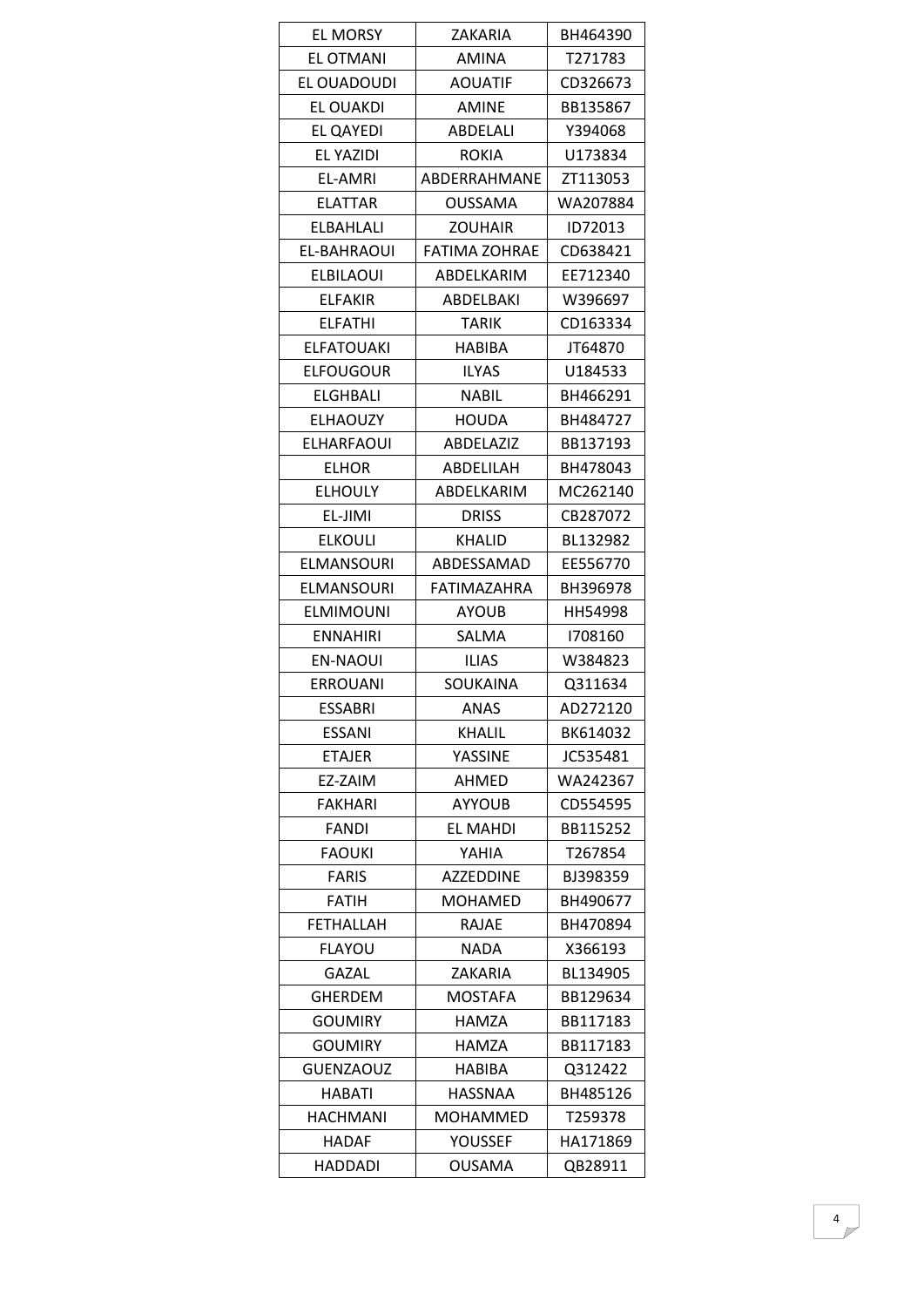| HAIDAR                              | <b>OUMAIMA</b>      | J511571  |
|-------------------------------------|---------------------|----------|
| <b>HAIDARA</b>                      | YOUSSEF             | W392330  |
| <b>HALAOUI</b>                      | <b>MAROUANE</b>     | AA63585  |
| <b>HALIM</b>                        | ZAKARIA             | BM24630  |
| <b>HALIME</b>                       | <b>NABIL</b>        | BB139071 |
| <b>HALLAJI</b>                      | <b>AMIN</b>         | BH484031 |
| HAMDANE                             | JIHAD               | G683900  |
| <b>HAMDI</b>                        | <b>BRAHIM</b>       | UB83138  |
| <b>HAMED</b>                        | <b>OUSSAMA</b>      | BH398417 |
| <b>HAMIA</b>                        | BRAHIM              | BB103852 |
| <b>HAMMACH</b>                      | <b>ACHRAF</b>       | AE114385 |
| HAMMAMA                             | <b>ASMAE</b>        | BH487794 |
| HAMMAMA                             | <b>ASMAE</b>        | BH487794 |
| HAMMAMA                             | <b>ASMAE</b>        | BH487794 |
| HAMOU                               | SOUKAINA            | J507917  |
| HAMRERRAS                           | SAAD                | BH461740 |
| <b>HANAF</b>                        | HAMZA               | BB143990 |
| <b>HANNAOUI</b>                     | <b>HAMZA</b>        | N410710  |
| HAOUZAN                             | ZAKARIA             | P313189  |
| HARAKAT                             | <b>CHAIMAA</b>      | BJ416742 |
| <b>HAYDAR</b>                       | <b>IKRAM</b>        | BM22876  |
| <b>HIMADI</b>                       | <b>ABDELMOUGHIT</b> | BH480145 |
| HNADI                               | <b>HICHAM</b>       | CB296254 |
| <b>HOURAIRA</b>                     | <b>FADWA</b>        | BK635977 |
| IARABN                              | <b>ANOUAR</b>       | BM16304  |
| <b>IBN DAHOU</b><br><b>IDRISSI</b>  | <b>AMINE</b>        | CD429468 |
| <b>IDEM</b>                         | <b>MANAR</b>        | BH398889 |
| <b>IDHAMMOU</b>                     | MOHANAD             | P326266  |
| <b>JAADAR</b>                       | MANAL               | T275263  |
| <b>JABIR</b>                        | SARA                | BB137734 |
| JANATI                              | SAIDA               | BB140509 |
| <b>JAOUAD</b>                       | SAID                | BM23294  |
| JAWAD                               | <b>MAROUA</b>       | BB131638 |
| JAWAD                               | <b>HICHAM</b>       | T257174  |
| <b>KAMAL</b>                        | BAKR                | A743684  |
| <b>KAMMIRA</b>                      | <b>MOHAMMED</b>     | D832646  |
| <b>KARAM</b>                        | HAMZA               | BM18883  |
| <b>KAROUAOUI</b>                    | SAMI                | BK295399 |
| KARSI                               | <b>MOUAD</b>        | BM21110  |
| <b>KERROUDI</b>                     | SARA                | LE22769  |
| <b>KHACHOUNI</b>                    | JAWAD               | QA163432 |
| <b>KHADRI</b>                       | SALMA               | BL133644 |
| KHEDDI                              | RACHID              | UA109479 |
| <b>KHETTABI</b>                     | <b>KHALID</b>       | BJ393981 |
| <b>KHRIBECH</b>                     | <b>KHALID</b>       | BL127586 |
| <b>KORAICH EL</b><br><b>IDRISSI</b> | <b>IMANE</b>        | BJ437976 |
| LABAOUDI                            | LATIFA              | BH465238 |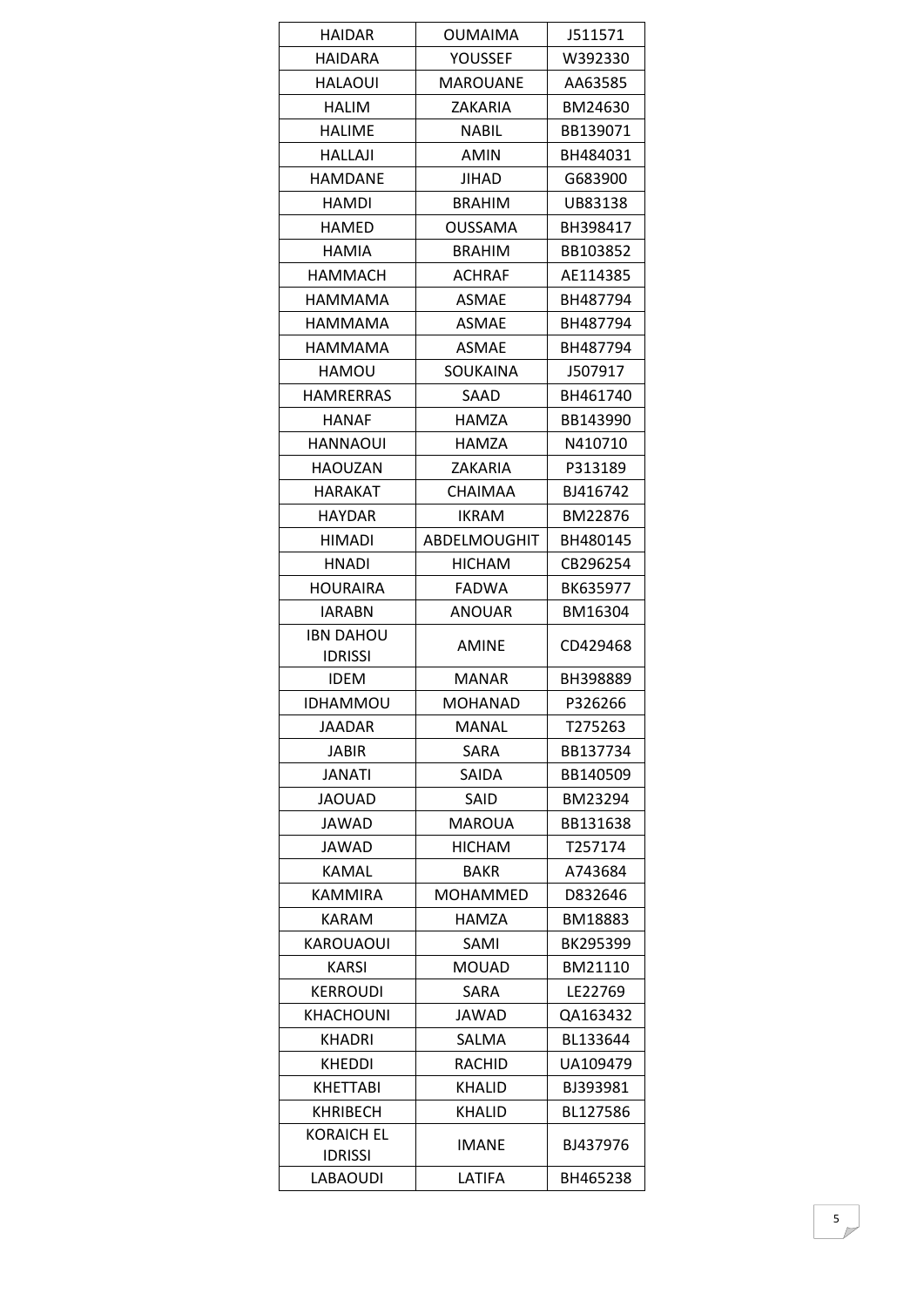| LABASSI            | ZIAD            | BK291241 |
|--------------------|-----------------|----------|
| LABIB              | <b>YOUSSEF</b>  | BH490511 |
| <b>LABROUZI</b>    | YAHYA           | T275611  |
| LAFKHAR            | <b>KHADIJA</b>  | BB146735 |
| LAHFID             | <b>AMINE</b>    | BJ424026 |
| LAHLOU             | <b>KAWTAR</b>   | T265881  |
| LAHMAJ             | <b>MOHAMED</b>  | BB129355 |
| LAKHDAIRI          | <b>OUMAIMA</b>  | BJ431100 |
| <b>LAMTAHRI</b>    | HASNAA          | BH475008 |
| LAQEHILI           | <b>ILHAM</b>    | MJ5713   |
| LAROUSSI           | BRAHIM          | CD547314 |
| LASFAR             | <b>MOHAMED</b>  | BM23799  |
| LASRI              | JAMAL           | BM17400  |
| LBAIBAT            | <b>CHAIMAA</b>  | BB143888 |
| <b>LEKHRAISSI</b>  | <b>OMAIMA</b>   | BH473791 |
| <b>MAAROUFI</b>    | <b>HANANE</b>   | MC267850 |
| MABCHOUR           | ADIL            | T272393  |
| MAJID              | <b>MOHAMED</b>  | W382643  |
| <b>MARAH</b>       | AMINA           | M56160   |
| MARDI              | NAJMEDDINE      | BB142763 |
| <b>MARDI</b>       | NAJMEDDINE      | BB142763 |
| <b>MARHOUN</b>     | <b>MAROUANE</b> | CB297640 |
| <b>MARMOUCHA</b>   | <b>ZOUHAIR</b>  | T256609  |
| <b>MATRANE</b>     | <b>KHALID</b>   | BL135990 |
| <b>MEFTAH</b>      | ABDERRAFIK      | BM9086   |
| MEKKAOUI           | MANAL           | 1715045  |
| <b>MELIANI</b>     | <b>BOUCHRA</b>  | AD252689 |
| <b>MELIANI</b>     | <b>MERYEM</b>   | CD586055 |
| MESNAOUI           | ACHRAF          | BH481962 |
| <b>MHAININA</b>    | <b>MOHAMED</b>  | BB146016 |
| <b>MIFDAL</b>      | SOUKAINA        | BB139293 |
| <b>MIFTAH</b>      | SALWA           | BH483851 |
| <b>MIHAMMI</b>     | <b>HICHAM</b>   | V332718  |
| <b>MOHADDERE</b>   | <b>KHALIL</b>   | JK24461  |
| <b>MOHADDERE</b>   | <b>KHALIL</b>   | JK24461  |
| <b>MOHAMED</b>     | HAMED           | B151515  |
| <b>MOMTAZ</b>      | <b>ILIASS</b>   | BB122702 |
| <b>MORTADA</b>     | ABDELLAH        | QB25819  |
| MOUATAMIR          | <b>MARYAM</b>   | IC92288  |
| <b>MOUHIB</b>      | <b>ZINEB</b>    | TA133385 |
| <b>MOUILAH</b>     | <b>HANAE</b>    | AE135880 |
| <b>MOUNABBIH</b>   | <b>YOUSSEF</b>  | BB132140 |
| <b>MOUNABBIH</b>   | YOUSSEF         | BB132140 |
| <b>MOUNIB</b>      | KAWTAR          | BK523570 |
| <b>MOUSSIK</b>     | <b>MOUAD</b>    | BH488316 |
| <b>MOUTAOUAKIL</b> | ABDERRAHMANE    | BH475234 |
| <b>MOUTATAHIR</b>  | SOUAD           | BB136943 |
| <b>MOUTIE</b>      | <b>CHAIMAE</b>  | CD545795 |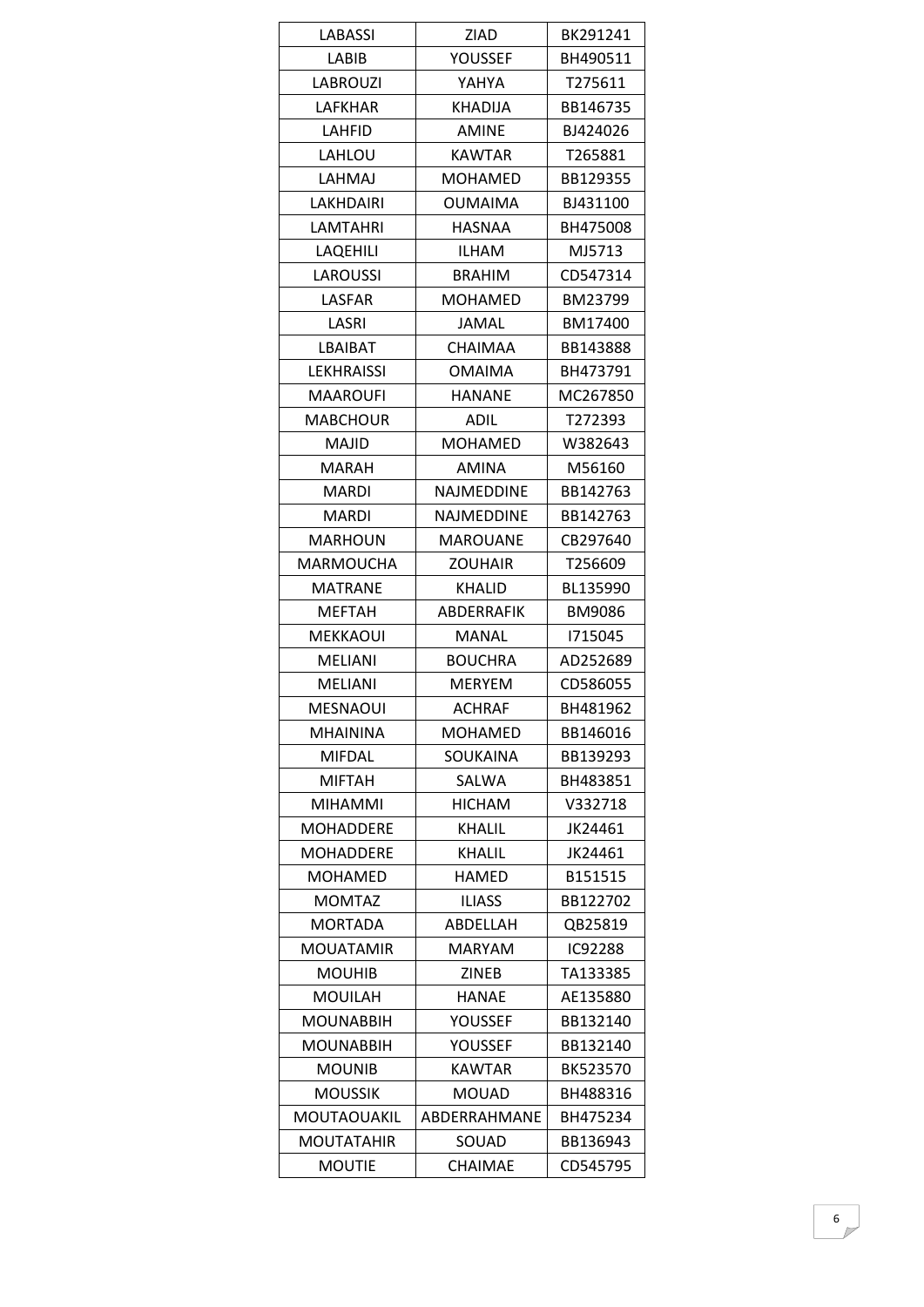| <b>MOUZAZI</b>       | MAROUANE          | CD586372   |
|----------------------|-------------------|------------|
| <b>NADIFIYINE</b>    | ASMAA             | BB136735   |
| <b>NAIM</b>          | ABDELADIM         | BH472606   |
| <b>NAITAMMOU</b>     | <b>SOUFIANE</b>   | BH395821   |
| NAJDI                | <b>BOUBKER</b>    | CD549421   |
| <b>NAOUMY</b>        | <b>YOUNES</b>     | BE858602   |
| <b>NASYF</b>         | ILHAM             | 1210229469 |
| <b>NASYF</b>         | <b>ILHAM</b>      | M557895    |
| <b>NAZIH</b>         | <b>SARA</b>       | BB135919   |
| <b>NAZIH</b>         | <b>NAJOUA</b>     | BB124027   |
| <b>NBADOU</b>        | <b>MERIEM</b>     | BB118119   |
| <b>NEMRY</b>         | <b>YOUSSEF</b>    | BK623999   |
| <b>NGHIMA TAHIRI</b> | AHMED             | T243955    |
| <b>NIDBOUHOU</b>     | SOUMIA            | BJ435108   |
| <b>NOUASSI</b>       | <b>MAROUANE</b>   | BH463624   |
| <b>OMARI</b>         | <b>NOUREDDINE</b> | T271838    |
| <b>OUADEFLI</b>      | <b>MOSTAPHA</b>   | CN24664    |
| <b>OUADI</b>         | <b>MAROUANE</b>   | BB131414   |
| <b>OUADIH</b>        | OMAR              | T272759    |
| <b>OUADIH</b>        | <b>MOSTAFA</b>    | T226574    |
| <b>OUADIH</b>        | <b>YOUSSEF</b>    | BL135563   |
| <b>OUALI</b>         | <b>AYOUB</b>      | CD546915   |
| <b>OUAMER</b>        | MARIAME           | BB148265   |
| <b>OUANANE</b>       | AZIZ              | CN21756    |
| <b>OUARHADEN</b>     | ADBELHAMID        | BJ432881   |
|                      | <b>FATIMA</b>     |            |
| <b>OUARIT</b>        | EZZAHRA           | BH382995   |
| <b>OUAZIZ</b>        | <b>AMINE</b>      | HH61478    |
| <b>OUDAMOU</b>       | <b>ISMAIL</b>     | DJ19316    |
| <b>OULDKHYI</b>      | SARA              | CD208380   |
| <b>OUZINA</b>        | <b>IMANE</b>      | BJ433591   |
| QUABBOU              | <b>MOHAMED</b>    | AE90113    |
| <b>QUESBY</b>        | <b>HIND</b>       | AD240365   |
| <b>RADIF</b>         | ABDELMAJID        | BH380788   |
| <b>RAHMAN</b>        | <b>NORA</b>       | BM24356    |
| <b>RAJY</b>          | <b>AMINE</b>      | BE886540   |
| RAMI                 | <b>MOUHSSINE</b>  | BJ433462   |
| RAMI                 | <b>MOUHSSINE</b>  | BJ433462   |
| <b>RAMZY</b>         | <b>MOHAMED</b>    | EA153296   |
| <b>RAOUF</b>         | YOUSSEF           | BJ435512   |
| <b>RBIGAT</b>        | <b>CHAIMAE</b>    | GK124117   |
| <b>REDOUANE</b>      | <b>SIMMOU</b>     | BB53119    |
| <b>REMCHANI</b>      | SAAD              | BH475474   |
| RHOULAM              | <b>MOHAMMED</b>   | BK285116   |
| <b>RHZIEL</b>        | FATIMA ZAHRAE     | CD548300   |
| RIABI                | AMAL              | BH381612   |
| <b>RIAD</b>          | <b>OUSSAMA</b>    | BB144121   |
| <b>RIHANE</b>        | YASSINE           | MC211589   |
| <b>RIYANI</b>        | <b>CHAIMAA</b>    | BH472670   |
|                      |                   |            |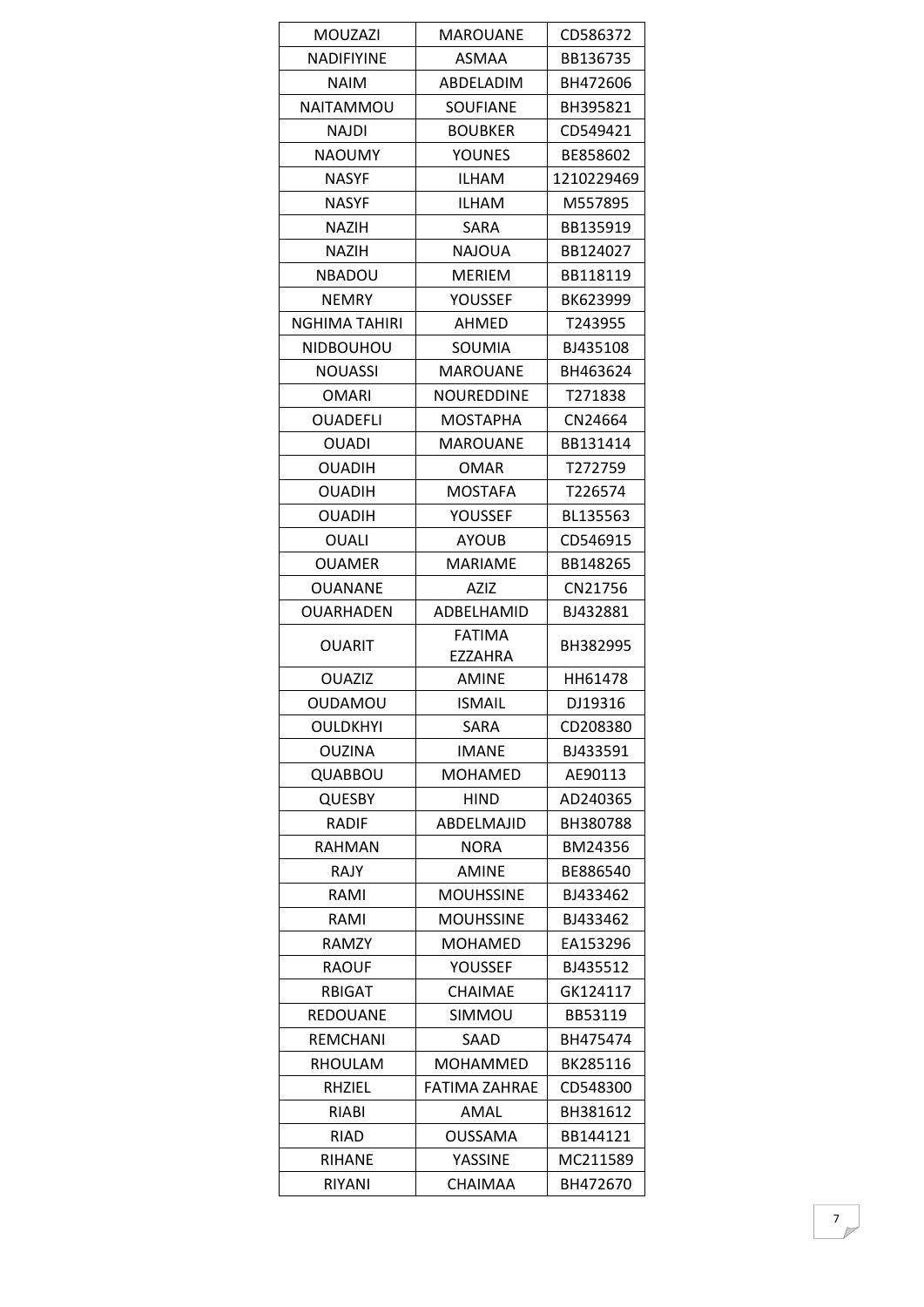| <b>ROUDANE</b>  | <b>OTHMANE</b>    | BJ432934   |
|-----------------|-------------------|------------|
| <b>ROUDANE</b>  | <b>RACHID</b>     | G662374    |
| <b>ROUGAII</b>  | <b>FATIMA</b>     | BH459059   |
| SAADI           | HANANE            | JB480618   |
| <b>SABIR</b>    | ABDELHAKIM        | W347058    |
| <b>SABOR</b>    | ABOU-BAKRE        | M471451    |
| SABRI           | <b>BADR</b>       | V333679    |
| SADIK           | YASSINE           | BB128038   |
| <b>SADIK</b>    | <b>OMAR</b>       | BB21280    |
| SAIDALI         | <b>HOUYAM</b>     | R356602    |
| <b>SAMIR</b>    | FATIMA ZAHRA      | BJ439483   |
| <b>SBAYTI</b>   | <b>AMINE</b>      | BB121051   |
| <b>SEBTI</b>    | <b>HASNAE</b>     | Y427129    |
| <b>SEDRATI</b>  | RABAB             | CD567289   |
| <b>SELLAK</b>   | <b>LAHCEN</b>     | JC546304   |
| <b>SIRINE</b>   | <b>MAROWANE</b>   | AE116679   |
| <b>SIRRY</b>    | <b>ISMAIL</b>     | 1028351222 |
| <b>SMAOUI</b>   | WISSAL            | BB129945   |
| SNANOU          | SAID              | ZT200736   |
| <b>SRAITIH</b>  | <b>MOHAMED</b>    | JM42414    |
| <b>SRII</b>     | <b>OUSSAMA</b>    | BJ417220   |
| <b>TALHA</b>    | SARA              | BH465703   |
| <b>TAMRAOUI</b> | ABDELAZIZ         | X350496    |
| <b>TAMY</b>     | JAMILA            | BL128064   |
| <b>TAOUDI</b>   | <b>AYOUB</b>      | H496383    |
| <b>TAOUIL</b>   | <b>OMAR</b>       | BH482869   |
| <b>TAOUSSI</b>  | <b>MOHAMMED</b>   | Y408129    |
| <b>TARIQ</b>    | JAMILA            | JB489458   |
| <b>TAZARNI</b>  | YASSINE           | BH466950   |
| <b>TEFFAH</b>   | <b>ABDELKABIR</b> | BL139650   |
| <b>TIGHIRT</b>  | ABDELHAKIM        | PA227741   |
| <b>TMIRI</b>    | ZAKARIA           | MA128896   |
| TNAJI           | KHALID            | BB138531   |
| <b>TOUHAMI</b>  | ABDELLAH          | JT64824    |
| <b>VVVV</b>     | XXXX              | U125487    |
| <b>WARDI</b>    | KHALID            | BB103665   |
| YAKOTI          | <b>BOUCHAIB</b>   | BE878055   |
| <b>YASSINE</b>  | <b>IMANE</b>      | EE749260   |
| YASSINE         | <b>NABIL</b>      | BK284056   |
| ZAHRI           | HAMZA             | BK641500   |
| ZAID            | NADIA             | F418833    |
| ZEGUI           | <b>MILOUDA</b>    | WA230874   |
| <b>ZERROUDI</b> | <b>ELMEHDI</b>    | BB129790   |
| ZIAD            | <b>TARIK</b>      | BB123692   |
| ZIANE           | FATIMA ZAHRA      | JK25000    |
| <b>ZIAR</b>     | <b>KHAOULA</b>    | Q318067    |
| <b>ZIARY</b>    | <b>MOHAMED</b>    | BE887598   |
|                 | <b>AMINE</b>      |            |
| <b>ZIOUTI</b>   | HAMZA             | BE884038   |